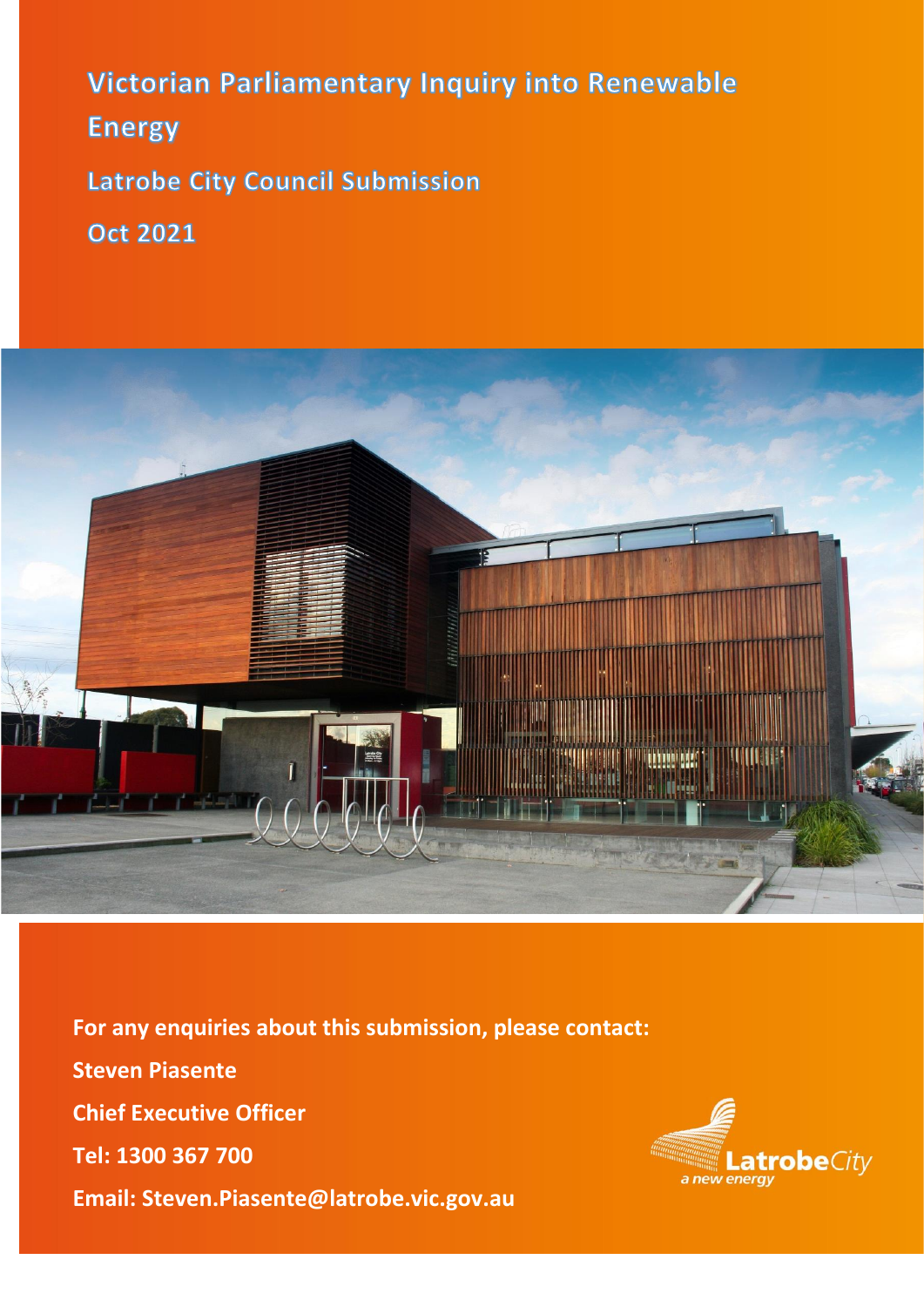

# Introduction

#### **Introduction**

Latrobe City welcomes the opportunity to provide its submission to the Victorian Parliamentary Inquiry into Renewable Energy, we would also be happy to attend as a witness to any public hearing associated with this inquiry.

#### About Latrobe City

Latrobe City is one of Victoria's four major regional cities, less than two hours from Melbourne. It is home to approximately 75,000 people; the Gippsland regional population exceeds 260,000 people. Latrobe City is resource rich with abundant forests, rich agricultural land, water resources and large deposits of brown coal. Latrobe City is home to 5,000 businesses and currently around 32,000 jobs. Its Gross Regional Product (GRP) is over \$5.6 billion per annum.

Latrobe City is a significant centre of Victoria's energy industry, historically it has produced approximately 85% of the electricity for the entire state of Victoria. The low-cost electricity generated from the Latrobe Valley's extensive brown coal resources has contributed to the Victoria's economic prosperity for nearly the past 100 years.

As a result of our long history of electricity generation, the region hosts an extensive electricity distribution infrastructure that connects to the existing generation facilities in Melbourne and broader Victoria. Not surprisingly, historically this sector has dominated the economic profile of Latrobe City, with employment and economic prosperity of the region relying heavily upon electricity generation.

There is a growing interest in renewable energy as we transition away from coal-fired power generation in line with the rest of the state. Recently Latrobe City Council endorsed its Investment Roadmap which provides a high-level strategy looking at new and emerging industries and technology to aid in this transition, which includes renewables such as hydrogen and geothermal. This Investment Roadmap can be viewed here-

[https://www.latrobe.vic.gov.au/sites/default/files/2021-](https://www.latrobe.vic.gov.au/sites/default/files/2021-01/Investment%20Roadmap%20%28document%202021%29%20spreads2.pdf) [01/Investment%20Roadmap%20%28document%202021%29%20spreads2.pdf](https://www.latrobe.vic.gov.au/sites/default/files/2021-01/Investment%20Roadmap%20%28document%202021%29%20spreads2.pdf)

Latrobe City is ideally placed to embrace emerging new industries and leading-edge innovation to stabilise and grow the region's and Australia's economy in the midst of the energy sector transition. These opportunities are driven by the existing strengths and competitive advantages that the region has to offer due its long-standing history as the hub of Victoria's power generation.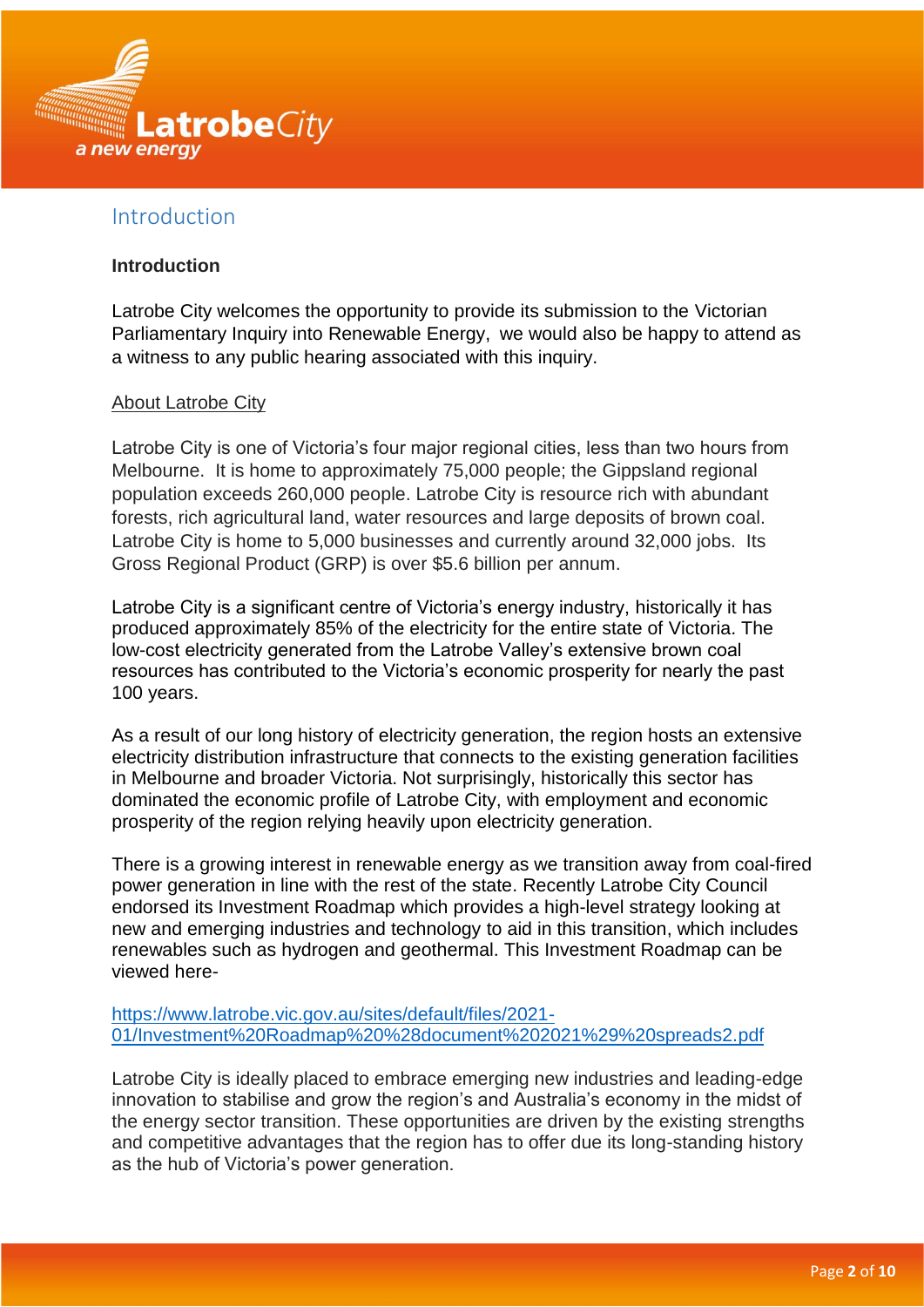

To this end, Latrobe City Council can play an active role in our state's renewable energy future and as such supports the Victorian Parliamentary Inquiry into Renewable Energy as well as providing the following feedback.

#### **Submission**

This section provides Latrobe City's submission to the Terms of Reference of this Inquiry.

# **(a) measures to enable Victoria to transition its energy supply to 100 per cent renewable energy;**

One of the biggest measures to an effective 100 % renewable energy supply is that both industry and investors need long term security to make significant investment decisions.

Providing incentives to enable and encourage industry to innovate and research is another important part the Victorian Government can play.

### **(b) jobs and economic benefits and implications of Victoria transitioning to 100 per cent renewable energy;**

As mentioned throughout our submission the risk to Latrobe City by not transitioning to renewables is with our highly skilled workforce leaving the area in search of alternative employment potentially interstate. Any loss of our skilled labour force will be a barrier to new investors in the high-tech industries such as renewables who need a readily available skilled labour force.

An economic benefit for Victoria will be more and more financial institutions will consider to potential green content of any investor and this will encourage future investment here in Latrobe City.

### **(c) investment, both public and private, required to achieve 100 per cent renewable energy generation in Victoria, including investment in grid infrastructure and energy storage;**

The Victorian draft 30 Year Infrastructure Strategy states that;

*"Victoria's electricity transmission infrastructure has historically been configured to carry power from the Latrobe Valley power stations to places with high energy use, like Melbourne…….*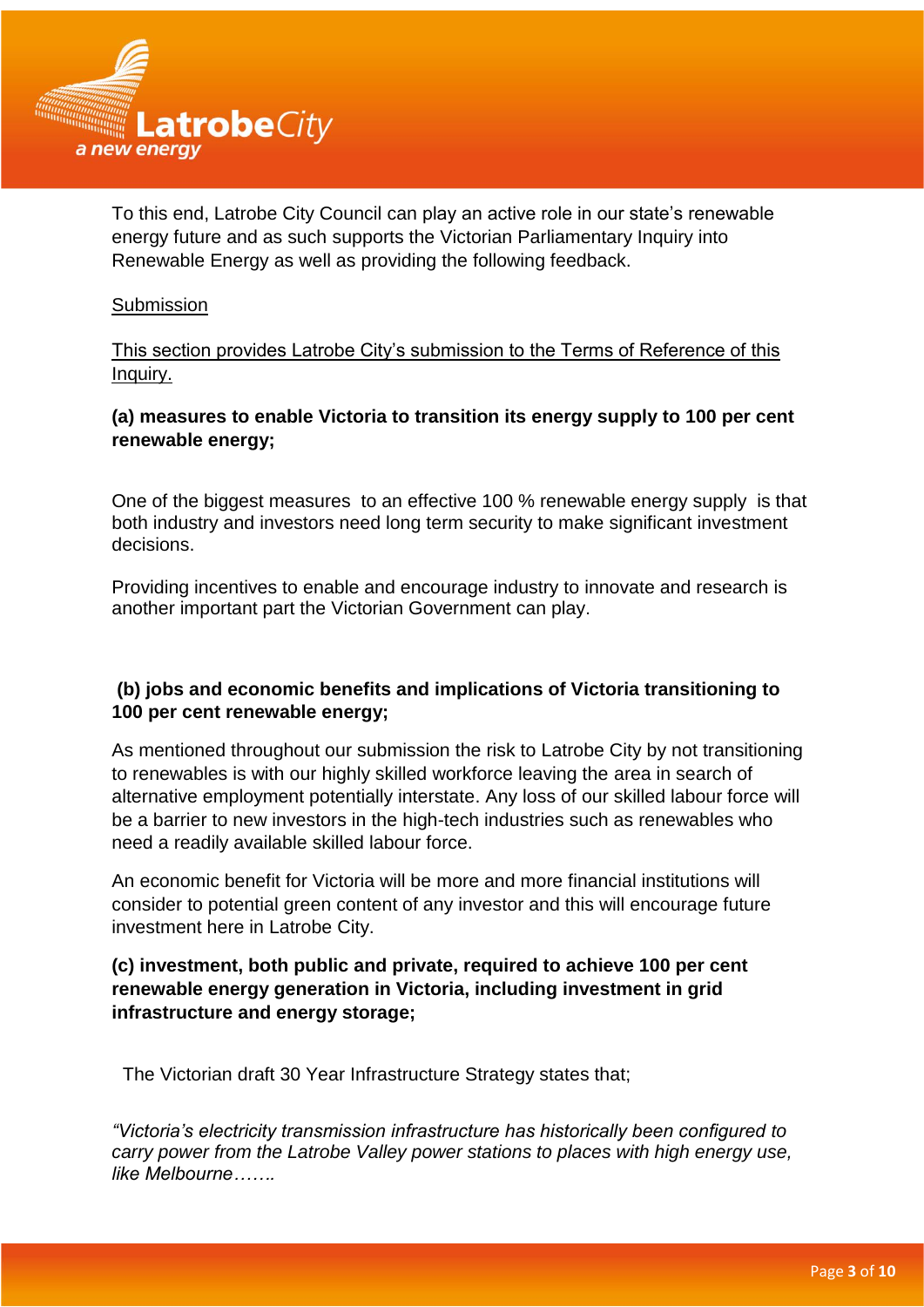

*In some areas, weak transmission networks cannot currently carry large amounts of electricity and renewable energy generators are already having trouble exporting their electricity".*

Latrobe City has significant energy production and distribution industries and infrastructure, including an electricity grid with connections to Tasmania, South Australia and New South Wales. These assets provide Latrobe City with significant opportunities to attract alternative and new energy technology investments, leveraging not only existing infrastructure but the extensive skill base and engineering capabilities of this region. This places Latrobe City at an advantage as an ideal location to generate and transmit large-scale renewable energy, supported by its abundant natural resources.

Governments at all levels can capitalise on existing transmission infrastructure by working with local communities on the siting of suitable renewable energy projects in Latrobe City subject to appropriate siting and social licence.

Despite this significant existing and proven infrastructure, The State Government's recent Renewable Energy Zone's Directions paper identifies only one project for Gippsland, which connects projects further west of the Latrobe City municipality into the existing infrastructure network. This project is identified as part of the Stage 2 projects.

Therefore, the Directions Paper indicates a failure to capitalise on the existing grid network of the Latrobe Valley and the skilled workforce that currently exists here? It also failed to encourage suitable renewable projects and battery storage projects in the Latrobe City municipality and we question is enough being done to inform, consult and involve the community so that social licence is achieved. This is a missed opportunity!

# **(d) further opportunities for Victoria to reduce emissions, including through finding alternatives to industrial and household gas consumption;**

With the era of coal-fired power plants slowly drawing to a close, and whilst there has been much to attention paid to other sources of energy such as hydrogen and we note the continued successful progress of the world-first Hydrogen Energy Supply Chain **(HESC**) Project, which aims to safely produce and transport clean liquid hydrogen from Australia's Latrobe Valley in Victoria to Kobe in Japan. A key objective of the pilot project is to demonstrate an end-to-end supply chain between both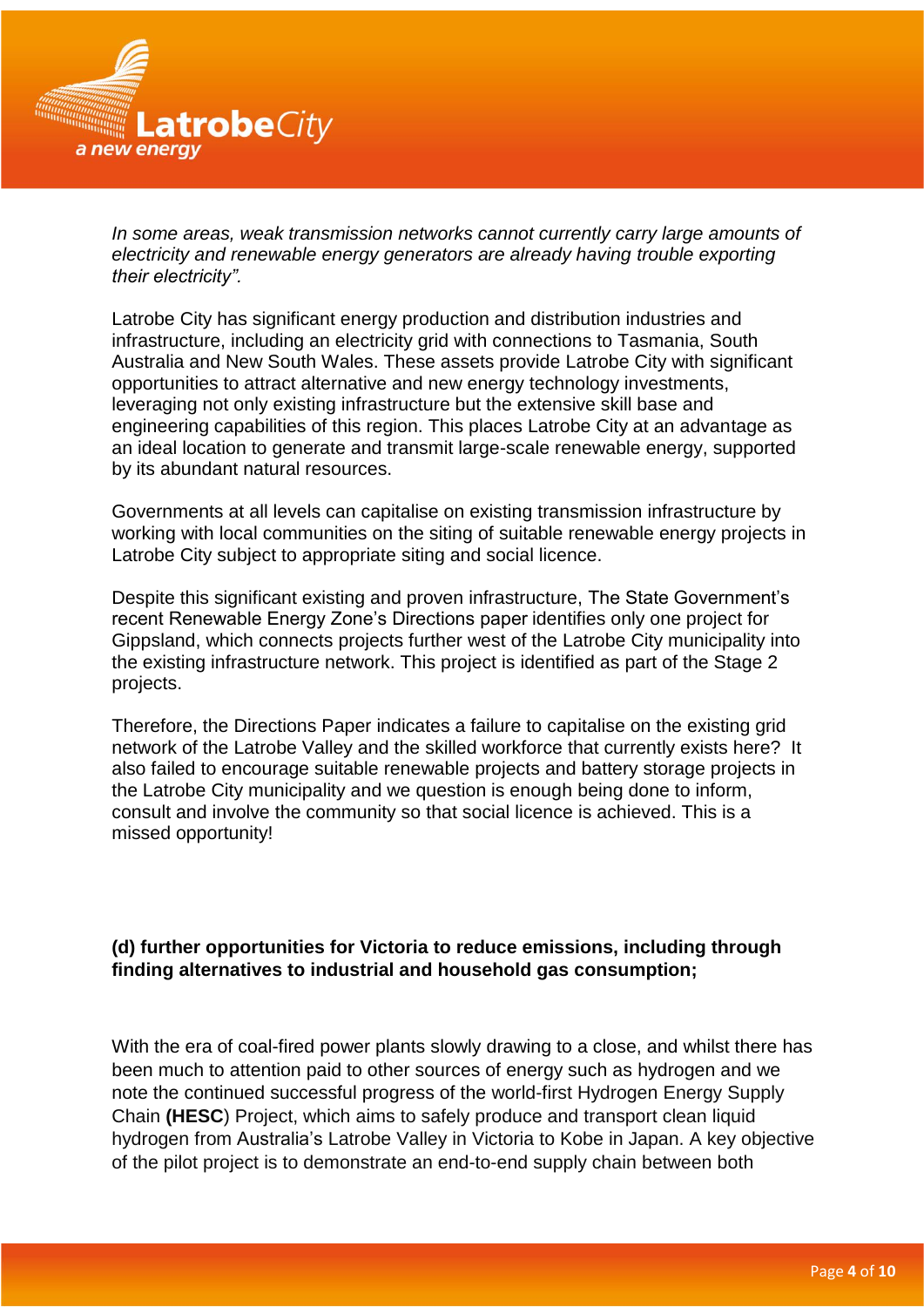

#### countries.

However, there is another source of energy beneath the Latrobe Valley—vast reserves of natural hot water.

The opening of the Gippsland Regional Aquatic Centre (GRAC) in Traralgon in early 2021 marked a significant moment in the history of the Latrobe Valley. Not only does the GRAC provide the region with a world class sporting and leisure centre, but it is also the first major facility in the region to incorporate a geothermal heating system. The pools and buildings of the GRAC are heated using naturally hot 65°C water drawn from an aquifer 650 m beneath the town.

Geothermal is now the cheapest option for heating. The price of natural gas [roughly](https://www.aer.gov.au/wholesale-markets/wholesale-statistics/sttm-quarterly-prices)  [doubled](https://www.aer.gov.au/wholesale-markets/wholesale-statistics/sttm-quarterly-prices) in eastern Australia when LNG terminals began exporting out of Queensland in 2016, and is [projected](https://www.accc.gov.au/regulated-infrastructure/energy/gas-inquiry-2017-2025/lng-netback-price-series) to stay high. The high price of natural gas affects the whole of Australia. Furthermore, a [2019 report](https://arena.gov.au/assets/2019/11/renewable-energy-options-for-industrial-process-heat.pdf) commissioned by the Australian Renewable Energy Agency found that 52% of energy used by the nation's industrial sector is consumed as heat. Most residential and industrial heat comes from burning natural gas, with coal the second biggest source for industry. For many heat requirements, however, natural hot aquifers offer a clean alternative to fossil fuel combustion.

Elsewhere in the world, natural hot aquifers provide renewable heat to a wide range of residential and industrial consumers. For instance, large parts of suburban Paris are heated by geothermal energy from a hot (56–85°C) aquifer 1,600–1,800 m beneath the city; industrial scale greenhouses in the Netherlands are gradually replacing natural gas with natural hot water (65–80° from 1,800-2,200 m depth) as their heat source; Beijing is one of the world's leading urban centres using geothermal energy, where wells as deep as 2,600 m produce up to 70°C water for many industrial purposes; a small town in Hungary circulates natural hot water (64– 72°C from 1,450–1,700 m depth) through a network of distribution pipes to dozens of end users; even in Perth, Western Australia, natural hot water (40–52°C from 750– 1,150 m) heats at least 14 leisure and aquatic centres. Importantly, in almost every case, the water itself is returned to the aquifer after delivering its heat, so water is not consumed in the production of geothermal energy.

Globally it is interesting and significant to note how shallow the hot water is beneath the Latrobe Valley; only 650 m for 65°C. The thermal blanketing effect of the world's thickest brown coal deposit results in a truly world class geothermal energy resource that has, until now, been largely under-utilised. Drilling is a major cost factor for geothermal energy, so these costs should be relatively low in the Latrobe Valley.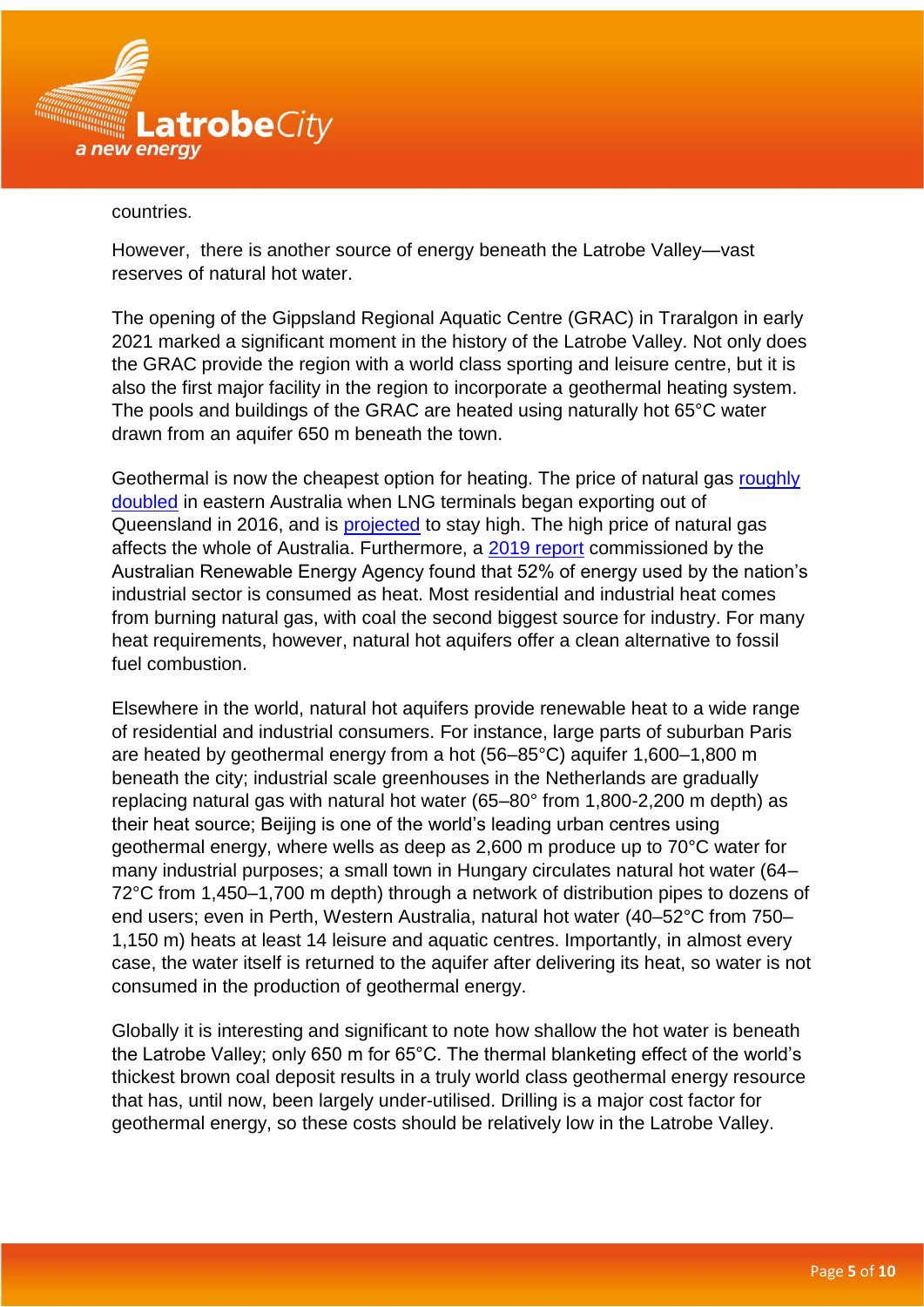

The remaining coal fired power stations in the Latrobe Valley are all scheduled to close in the coming years, casting great uncertainty over the future of the skilled workers and the communities that support them. Victoria's heavy reliance on natural gas for heat also presents a huge challenge for the state to meet its [legislated](https://www.climatechange.vic.gov.au/legislation/climate-change-act-2017) greenhouse gas emission reduction targets of 28–33% by 2025, 45–50% by 2030, and net zero emissions by 2050. Producing geothermal energy from hot aquifers can help on both fronts, by avoiding greenhouse gas emissions and by reemploying skilled workers into new industries.

Latrobe City Council and the University of Melbourne are now working closely with the Geological Survey of Victoria, the Department of Environment, Land, Water and Planning (DELWP), Regional Development Victoria, Federation University, local businesses, and community groups to help the Latrobe Valley sustainably develop its world class natural endowment of geothermal energy. The Latrobe Valley Authority is coordinating our efforts under the [Gippsland Smart Specialisation](https://lva.vic.gov.au/projects/gippslands-smart-specialisation-strategy)  [Strategy.](https://lva.vic.gov.au/projects/gippslands-smart-specialisation-strategy) Across several projects, we are collectively mapping the geothermal energy resource; developing economic assessment tools; connecting with international experts; investigating the potential for power generation from deeper hotter rocks; testing the economic feasibility of a geothermal energy distribution network; identifying and clearing policy and regulatory barriers; and raising awareness of the economic opportunity represented by geothermal energy. The lessons we learn in the Latrobe Valley will be relevant for other regions around the state and country where hot aquifers are deeper but still very accessible.

**(e) government investment or action that would be needed to support workers in impacted industries to facilitate a just transition and ensure workers and communities are not left behind as Victoria transitions to 100 per cent renewable energy;** 

The Victorian Government made a notable and immediate contribution to Latrobe City through a comprehensive package of funding support for major social capital projects such as Latrobe Creative Precinct, Gippsland High-Tech Precinct (which has morphed into a Call Centre), Latrobe Health Innovation Zone and Gippsland Regional Aquatics Centre.

The Yallourn Power Station and associated Mine that are scheduled to close in 2028 employs more than 500 permanent workers on site plus many more in the associated supply chain. During some years, for three to four months, the Yallourn workforce increases to 1000 when major unit outages are undertaken, along with four yearly integrity maintenance works adding an extra 150-200 workers. Each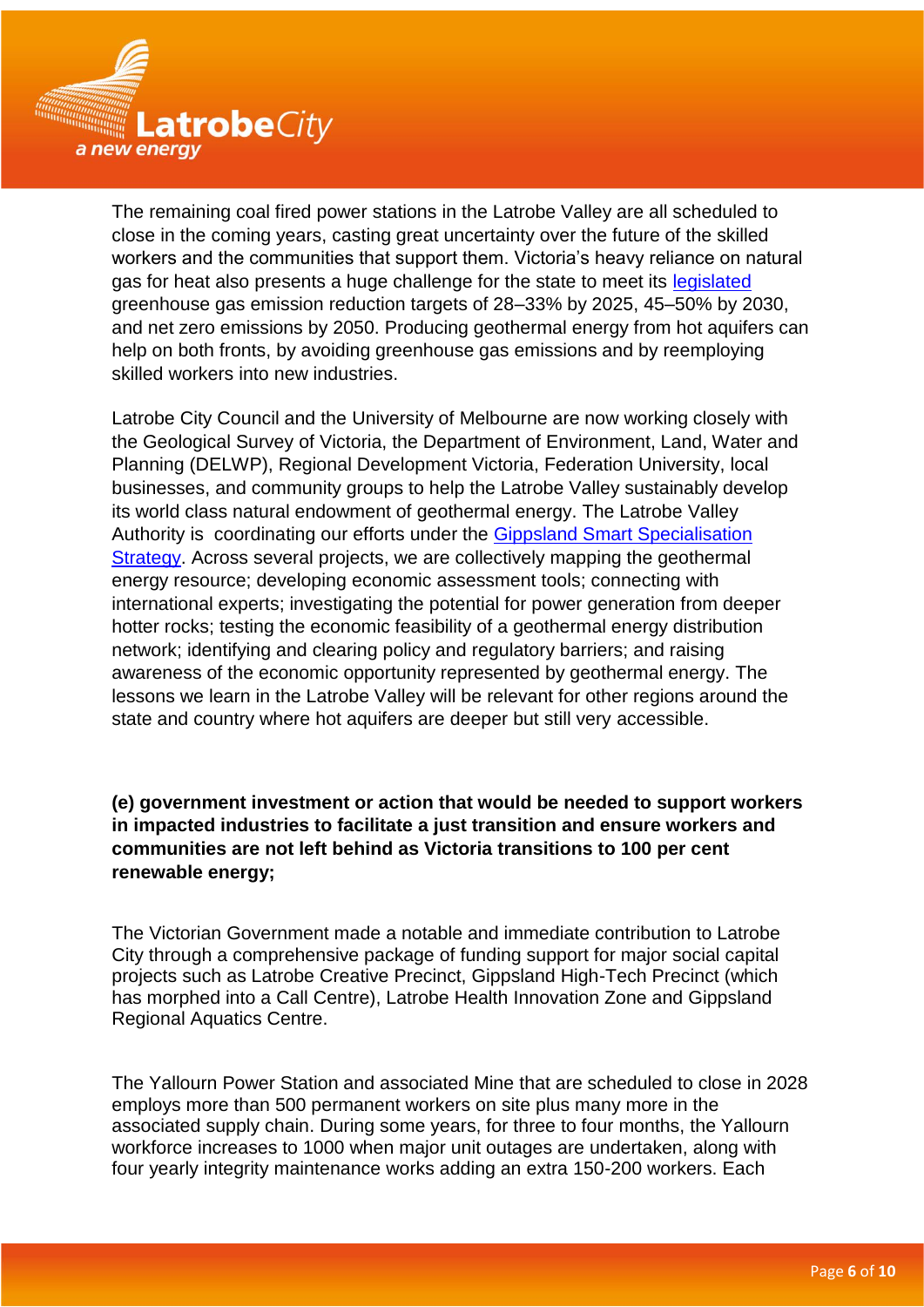

Yallourn worker is estimated to generate an additional four to five jobs in the Latrobe Valley. In addition, at any given time, Yallourn has at least 15 apprentices on site. The Yallourn Power Station and associated Mine contracts with over 240 small businesses and contributes over \$25 million in royalties and \$3 million in payroll tax to the state of Victoria annually. 5

The AGL Loy Yang A Power Station and associated Mine and nearby Alinta Loy Yang B Power Station, on the other hand, have licences expiring by 2048. The AGL Loy Yang A employs approximately 600 FTE and 300 contractors, and is estimated to contribute millions of dollars every week to the local community through procurement, labour and the hiring of contractors 1 At 30 June 2020, Loy Yang B employed 162 people 2 as well as estimated up to 50 contractors 3 Loy Yang B's total FY20 economic value distributed was approximately \$339 million, including the value generated through suppliers, employees, financiers, owners and the Government 4 As there was (correctly) with Yallourn, there is considerable industry and community speculation that environmental pressure will result in both Loy Yang Power Stations closing well before scheduled.

In relation to securing Victoria's Energy Future, Latrobe City is ideally placed to embrace emerging new industries and leading-edge innovation such as new clean energy industries, hydrogen, circular economy, automotive technologies, carbon innovation, advanced manufacturing and defence to stabilise and grow the region's and Australia's economy in the midst of the energy sector transition. These opportunities are driven by the existing strengths and competitive advantages that the region has to offer due its long-standing history as the hub of Victoria's power generation.

With this in mind it is recommended that the state government consult with the community through Latrobe City Council on providing training and incentives, that would assist current employees transition to new skills in collaboration with the local education sector such as TAFE Gippsland and Federation University.

<sup>1</sup> AGL Loy Yang Mine Sustainability Report 2017 - 2018

<sup>2</sup> Latrobe Valley Power Loy Yang B Power Station Sustainability Report FY20

<sup>3</sup> The contractor numbers can vary; e.g. an additional 500 contractors were engaged during the major upgrade of Unit 2 in April and May 2019; Latrobe Valley Power Loy Yang B Power Station Sustainability Report FY19

<sup>4</sup> Latrobe Valley Power Loy Yang B Power Station Sustainability Report FY20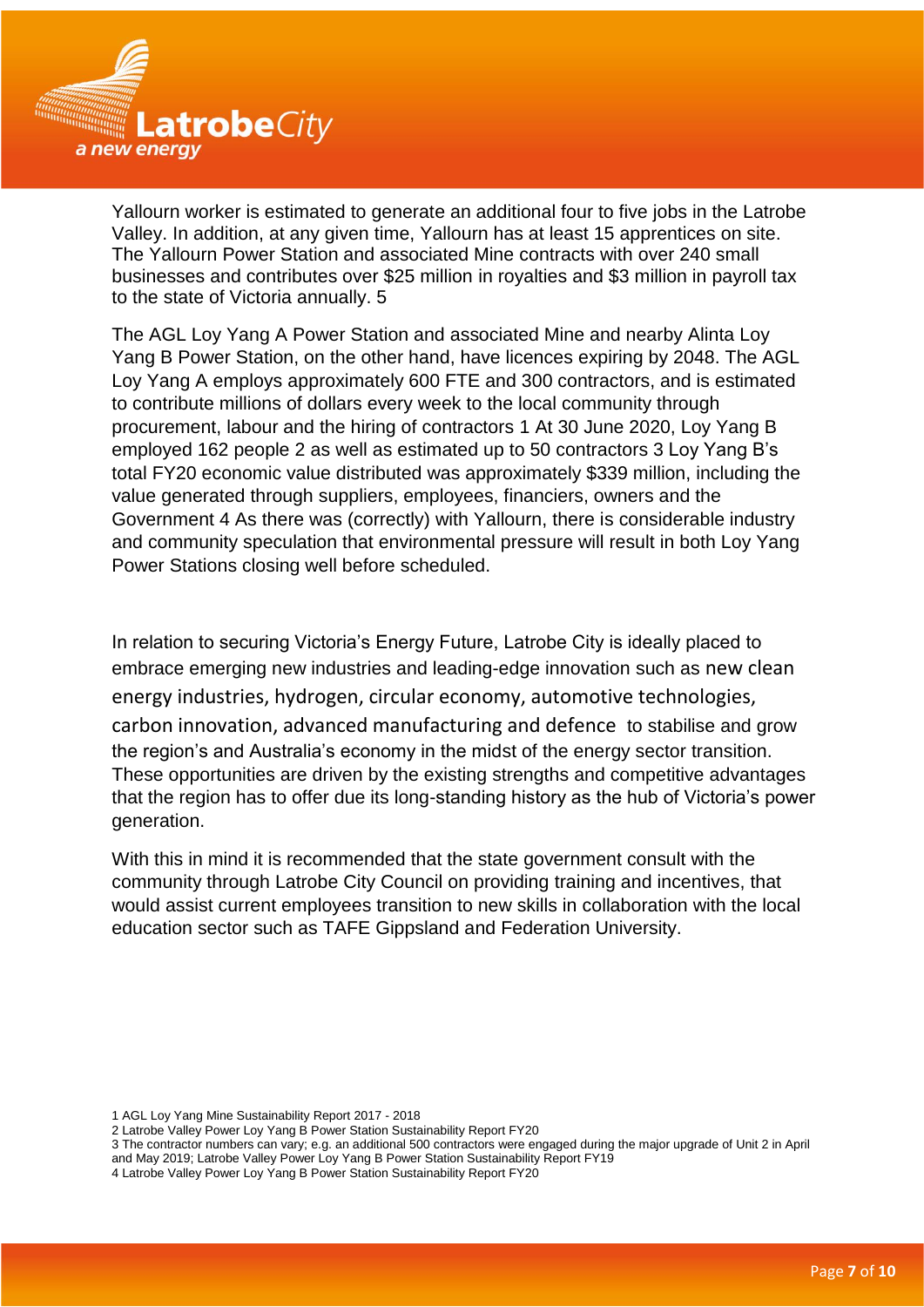

# **(f) the economic risks of not urgently reducing emissions by transitioning to 100 per cent renewable energy;** and

Latrobe City Council has no comment on this particular section of the Terms of Reference'

#### **(g) any other related matters**

In addition to renewables there are other industries such as the circular economy and others that Latrobe city is keen to develop that can also go to assisting in reducing our carbon footprint such as the following.

1. Circular economy and related industries: Gippsland requires the establishment of a Regional Material Recovery Facility to improve product quality and quantity; and attract new markets, job creation and investment in our region. The Morwell Heavy Industry Precinct in Latrobe City has been earmarked as an ideal location for such a facility.

This is a key opportunity for the Gippsland region to secure regional jobs within a future circular economy. Gippsland is well placed to be leaders of the circular economy; we have a high-skilled workforce and current expertise in reprocessing of green waste, plastics, cardboard and paper. The site will also improve recycling and local reprocessing of paper and cardboard, plastics and glass, and the quality of materials for reprocessing and re-manufacturing

Gippsland councils are working together to achieve greater recovery and re-use of waste products through the establishment of a Gippsland Material Recovery Facility. This will be achieved by leveraging partnerships established through One Gippsland that brings together education, industry and local government leaders to respond to challenges and advance opportunities to support the prosperity of our region.

In association with Gippsland Waste and Resource Recovery Group (GWRRG), One Gippsland has been testing the market through the facilitation of collaborative procurement opportunities for future kerbside collection and material processing contracts.

This process consistently identified the need for a Regional Material Recovery Facility, which aligns with independent recommendations provided to Government by Infrastructure Victoria and Deloitte as part of their review of state-wide recycling infrastructure needs.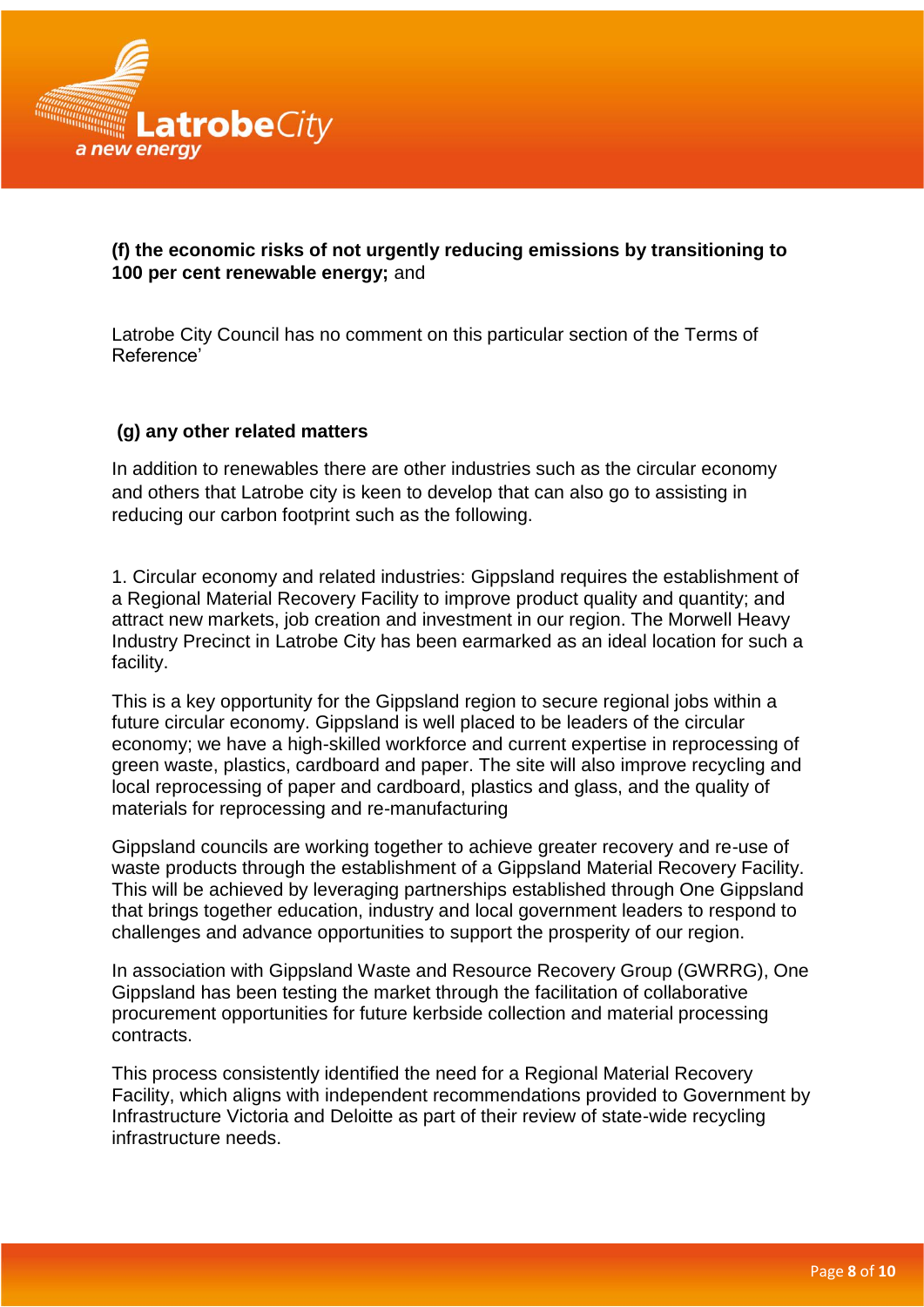

The \$30 million facility could be funded jointly by the Victorian and Commonwealth Governments, alongside with private investment.

2. Automotive technologies: Opportunities for Latrobe City to lead the advancement of automotive innovation through the proposed Centre for Australian Automotive Futures (CAAF).

The CAAF is designed to be an innovation centre for future automotive technologies and renewable energy, whilst retaining its original concept for hosting motorsport and events. To progress the project, Council committed \$60,000 for the first stage of the business case and \$1.2 million is required for business case stage 2.

The CAAF would serve as a centre for research and education, technology and innovation, and commercialisation aspects of automotive technology development, alongside attracting tourism and visitors to the region. The aim is to combine emerging technologies such as renewable energy power (electric, hydrogen), future mobility technologies including connected and autonomous vehicles, and manufacture of materials for automotive equipment and parts, into one purpose-built venue. The Centre will encompass research, development and commercialisation activities. It will have education, training and test-bed facilities onsite for industry and the development community.

The Centre will partner with government, universities, vocational training, research organisations and, importantly, industry and investors. These partners will include national and international organisations. In addition, the Centre will provide facilities and tracks for motorsport such as Formula E as well as petrol powered vehicles; driver education; and automotive company and Centre partner activities. There will be onsite accommodation, event areas and areas for commercial development and business.

Finally, for many years, Council has advocated for historical coal protection overlays that have applied to large areas of industry zones land in Latrobe City to be removed. The Department of Jobs Precinct and Regions (DJPR) commenced Coal Protection Provision Review in 2018. Some overlays south of Morwell were removed in 2018, while the redundant coal overlays, Morwell North West and Area H remain. Council is also concerned that the Review has not significantly progressed in 2020. Therefore, Council Officers requested an update on 7 April 2021 from DJPR in particular status of the review and directions on Area H and Morwell North West area. Council has received early advice that the removal of these overlays is not expected as part of the current Review.

The coal overlays continue to hamper investment in as much that investors need to have certainty about the land they wish to invest in. Currently, the lengthy delays in attempting to remove the overlay on parcels of land is dissuading investment. This is also compounded by the uncertainty of the removal being granted. This is particularly challenging given the imminent need to reboot our economy post-COVID.